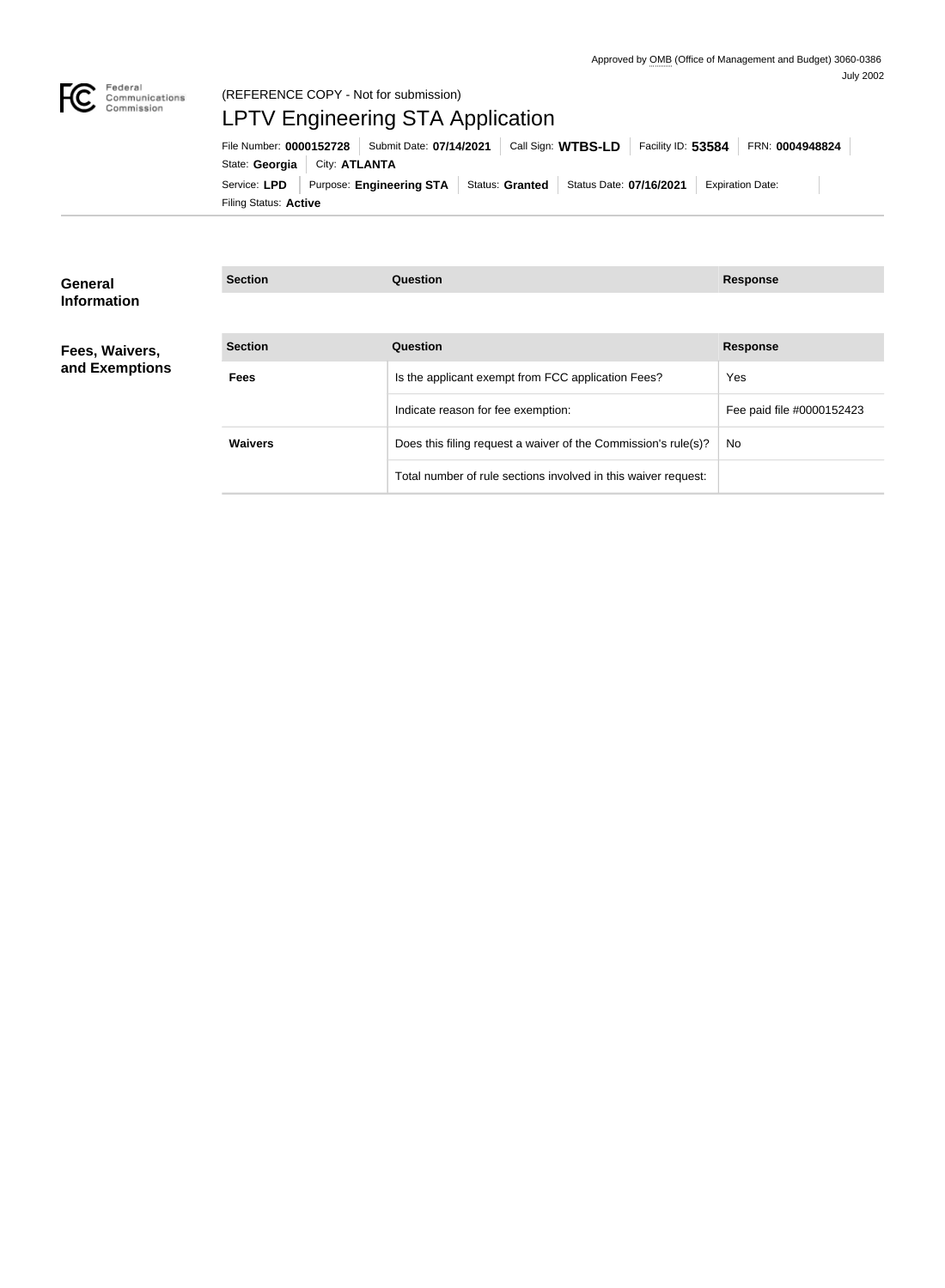### **Applicant Name, Type, and Contact Information**

| <b>Applicant</b>                                                                                                      | <b>Address</b>                                                                     | <b>Phone</b>          | Email                 | <b>Applicant</b><br><b>Type</b> |
|-----------------------------------------------------------------------------------------------------------------------|------------------------------------------------------------------------------------|-----------------------|-----------------------|---------------------------------|
| <b>PRISM BROADCASTING NETWORK, INC.</b><br><b>Applicant</b><br>Doing Business As: PRISM BROADCASTING<br>NETWORK, INC. | 7742 SPALDING<br>DR.<br>SUITE 475<br>NORCROSS, GA<br>30092<br><b>United States</b> | +1 (770) 953-<br>3232 | prismtv@yahoo.<br>com | Other                           |

#### **Authorization Holder Name**

 $\Box$  Check box if the Authorization Holder name is being updated because of the sale (or transfer of control) of the Authorization(s) to another party and for which proper Commission approval has not been received or proper notification provided.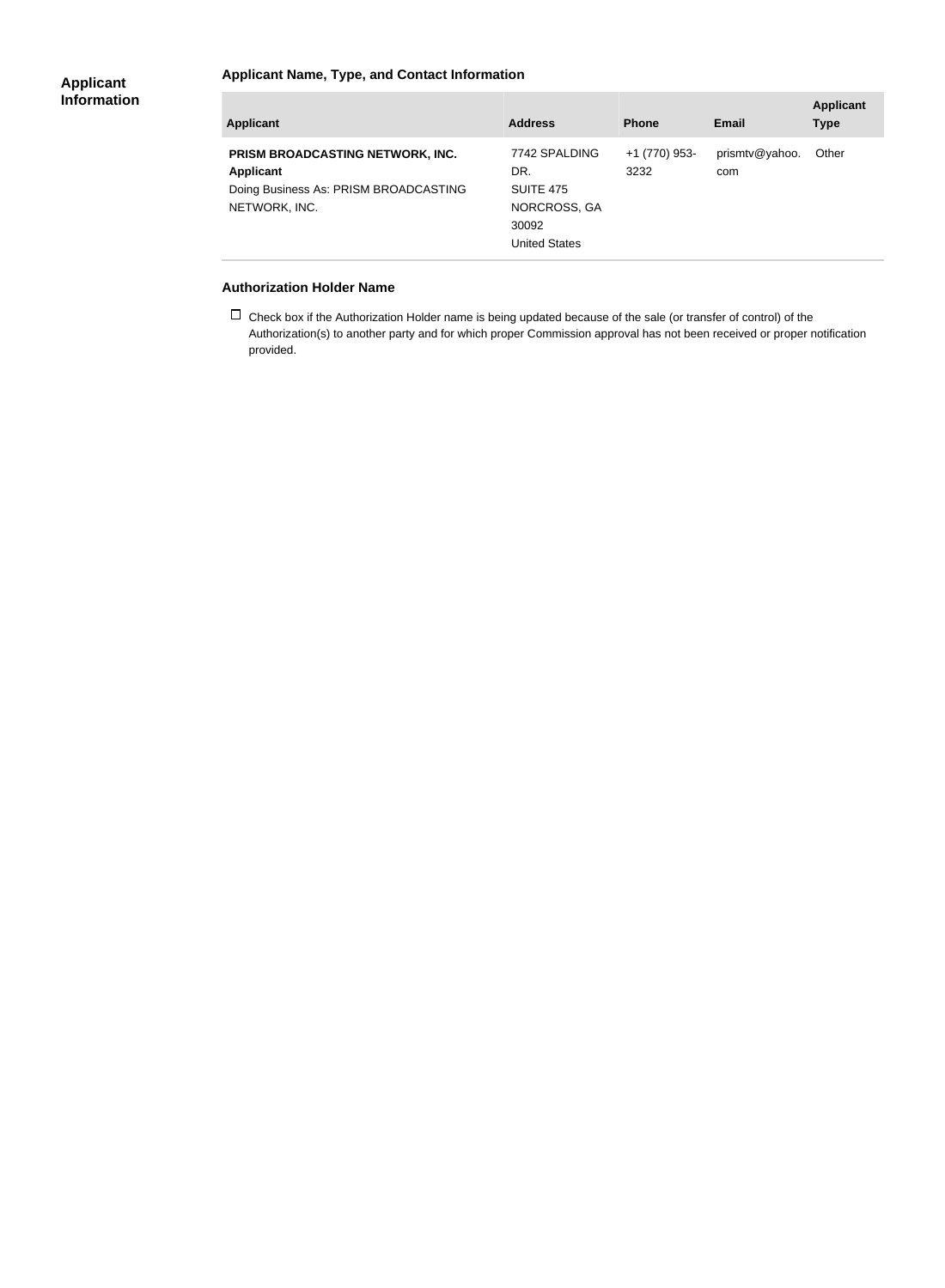| <b>Contact</b>                | <b>Contact Name</b>                    | <b>Address</b>                                                     | <b>Phone</b>      | <b>Email</b>     | <b>Contact Type</b>             |
|-------------------------------|----------------------------------------|--------------------------------------------------------------------|-------------------|------------------|---------------------------------|
| <b>Representatives</b><br>(1) | Susan Hansen Hansen<br>B. W. St. Clair | 2305 Vida Shaw Rd.<br>New Iberia, LA 70563<br><b>United States</b> | +1 (303) 378-8209 | stcl@comcast.net | <b>Technical Representative</b> |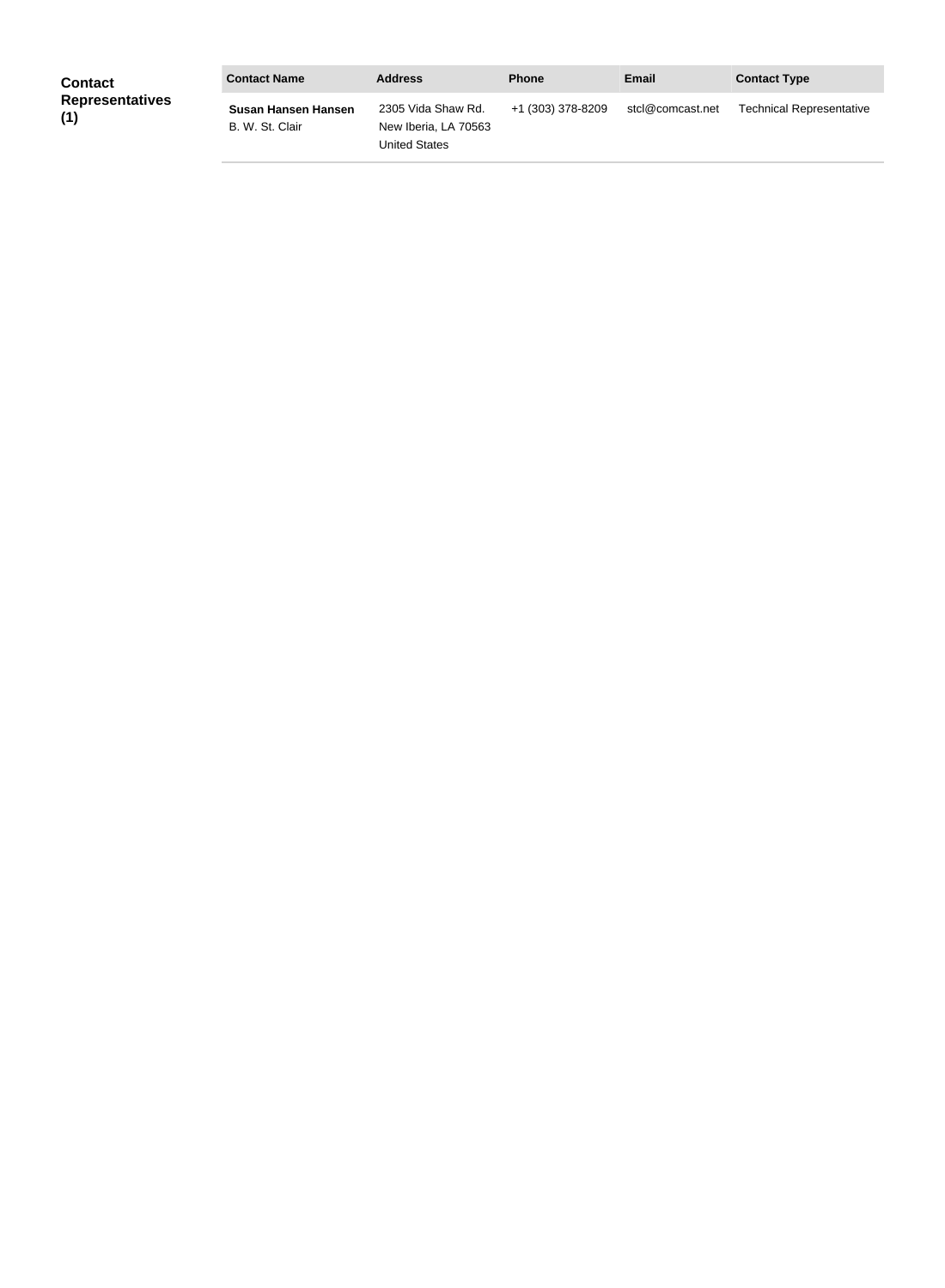| <b>Channel and</b> |
|--------------------|
| <b>Facility</b>    |
| <b>Information</b> |

**Proposed C License**

| <b>Section</b>                          | <b>Question</b>               | <b>Response</b> |
|-----------------------------------------|-------------------------------|-----------------|
| <b>Proposed Community of</b><br>License | <b>Facility ID</b>            | 53584           |
|                                         | <b>State</b>                  | Georgia         |
|                                         | City                          | ATLANTA         |
|                                         | <b>LPD Channel</b>            | 6               |
|                                         | <b>Designated Market Area</b> | Atlanta         |

## **Primary station proposed to be rebroadcast:**

| <b>Facility Id</b> | <b>Call Sign</b> |  | City | <b>State</b> |
|--------------------|------------------|--|------|--------------|
|--------------------|------------------|--|------|--------------|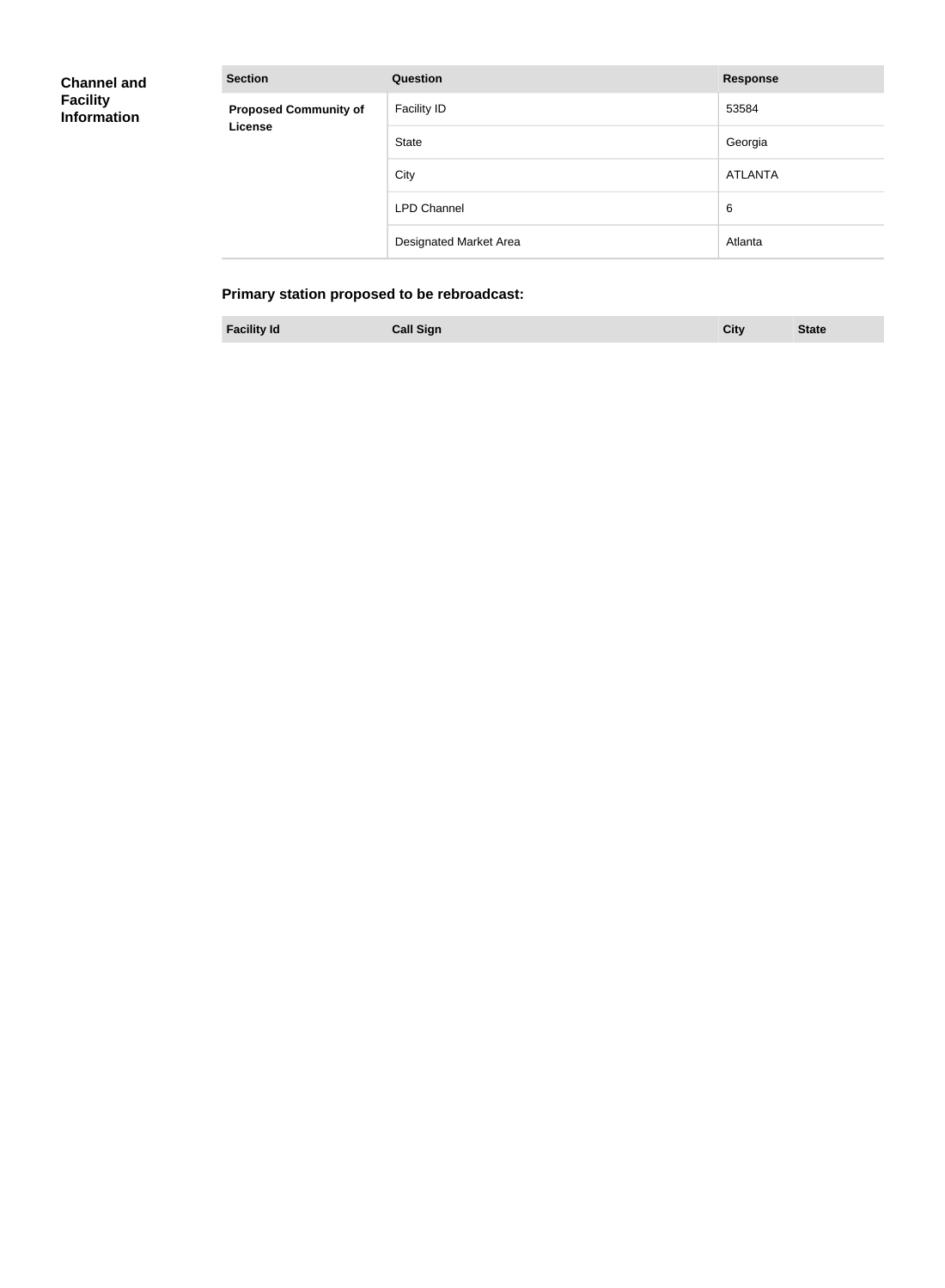| <b>Antenna Location</b><br>Data | <b>Section</b>                           | <b>Question</b>                                                    | <b>Response</b>                                                            |
|---------------------------------|------------------------------------------|--------------------------------------------------------------------|----------------------------------------------------------------------------|
|                                 | <b>Antenna Structure</b><br>Registration | Do you have an FCC Antenna Structure Registration (ASR)<br>Number? | Yes                                                                        |
|                                 |                                          | <b>ASR Number</b>                                                  | 1206253                                                                    |
|                                 | <b>Coordinates (NAD83)</b>               | Latitude                                                           | 33° 44' 40.9" N+                                                           |
|                                 |                                          | Longitude                                                          | 084° 21' 35.7" W-                                                          |
|                                 |                                          | Structure Type                                                     | <b>GTOWER-Guyed Structure</b><br><b>Used for Communication</b><br>Purposes |
|                                 |                                          | Overall Structure Height                                           | 329.2 meters                                                               |
|                                 |                                          | <b>Support Structure Height</b>                                    | 291.4 meters                                                               |
|                                 |                                          | <b>Ground Elevation (AMSL)</b>                                     | 295.4 meters                                                               |
|                                 | <b>Antenna Data</b>                      | Height of Radiation Center Above Ground Level                      | 24.6 meters                                                                |
|                                 |                                          | Height of Radiation Center Above Mean Sea Level                    | 320.0 meters                                                               |
|                                 |                                          | <b>Effective Radiated Power</b>                                    | 1.5 kW                                                                     |
|                                 |                                          |                                                                    |                                                                            |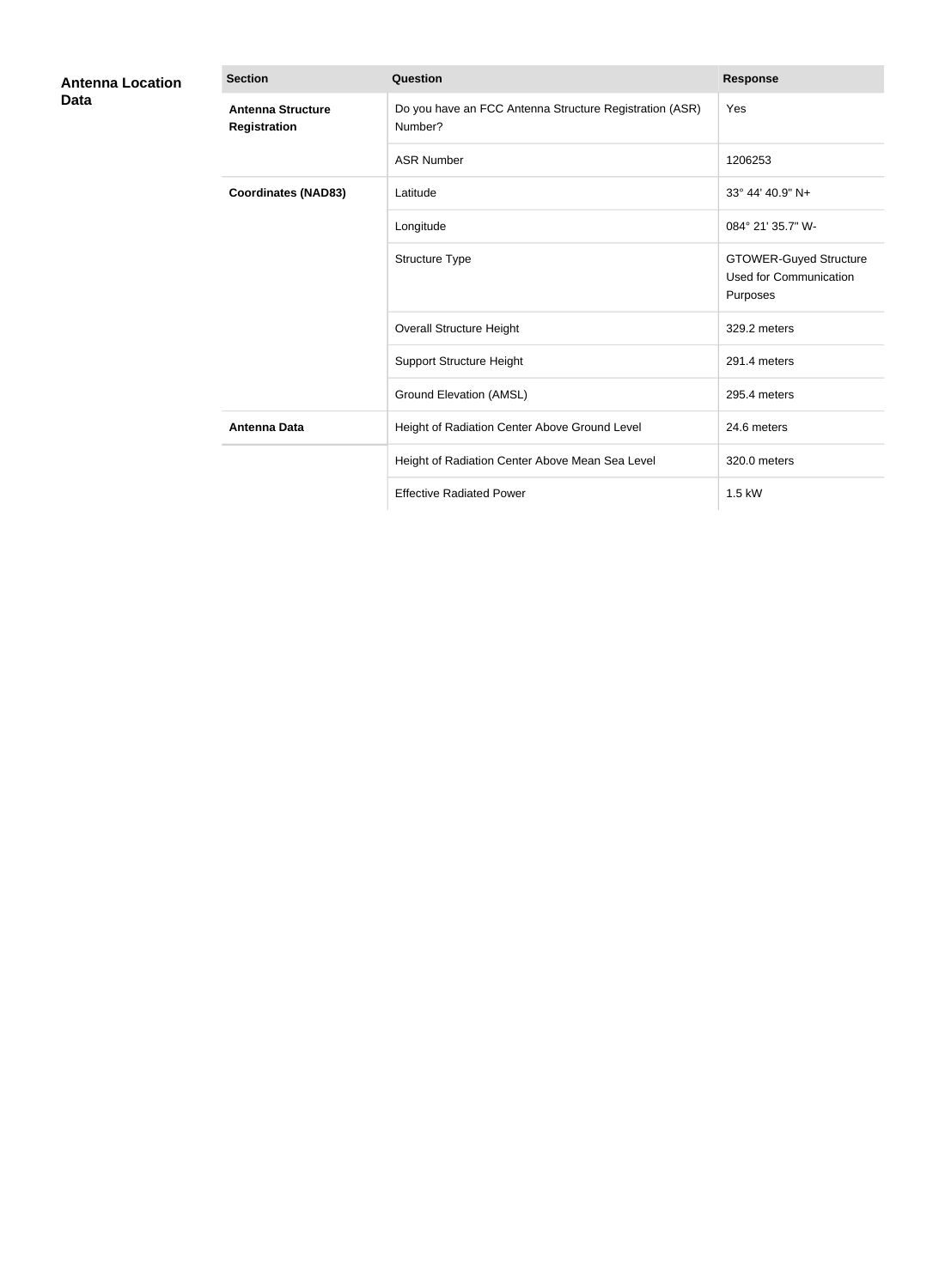| Antenna<br><b>Technical Data</b> | <b>Section</b>                                  | Question                                                                                                                                            | <b>Response</b>     |
|----------------------------------|-------------------------------------------------|-----------------------------------------------------------------------------------------------------------------------------------------------------|---------------------|
|                                  | <b>Antenna Type</b>                             | Antenna Type                                                                                                                                        | Non-Directional     |
|                                  |                                                 | Do you have an Antenna ID?                                                                                                                          |                     |
|                                  |                                                 | Antenna ID                                                                                                                                          | 1007960             |
|                                  | <b>Antenna Manufacturer and</b><br><b>Model</b> | Manufacturer:                                                                                                                                       | Micronetixx         |
|                                  |                                                 | Model                                                                                                                                               | FML-8               |
|                                  |                                                 | Rotation                                                                                                                                            |                     |
|                                  |                                                 | <b>Electrical Beam Tilt</b>                                                                                                                         | Not Applicable      |
|                                  |                                                 | <b>Mechanical Beam Tilt</b>                                                                                                                         | Not Applicable      |
|                                  |                                                 | toward azimuth                                                                                                                                      |                     |
|                                  |                                                 | Polarization                                                                                                                                        | Circular            |
|                                  | <b>Elevation Radiation</b><br><b>Pattern</b>    | Does the proposed antenna propose elevation radiation<br>patterns that vary with azimuth for reasons other than the<br>use of mechanical beam tilt? | No                  |
|                                  |                                                 | Uploaded file for elevation antenna (or radiation) pattern<br>data                                                                                  |                     |
|                                  |                                                 | Out-of-Channel Emission Mask:                                                                                                                       | <b>Full Service</b> |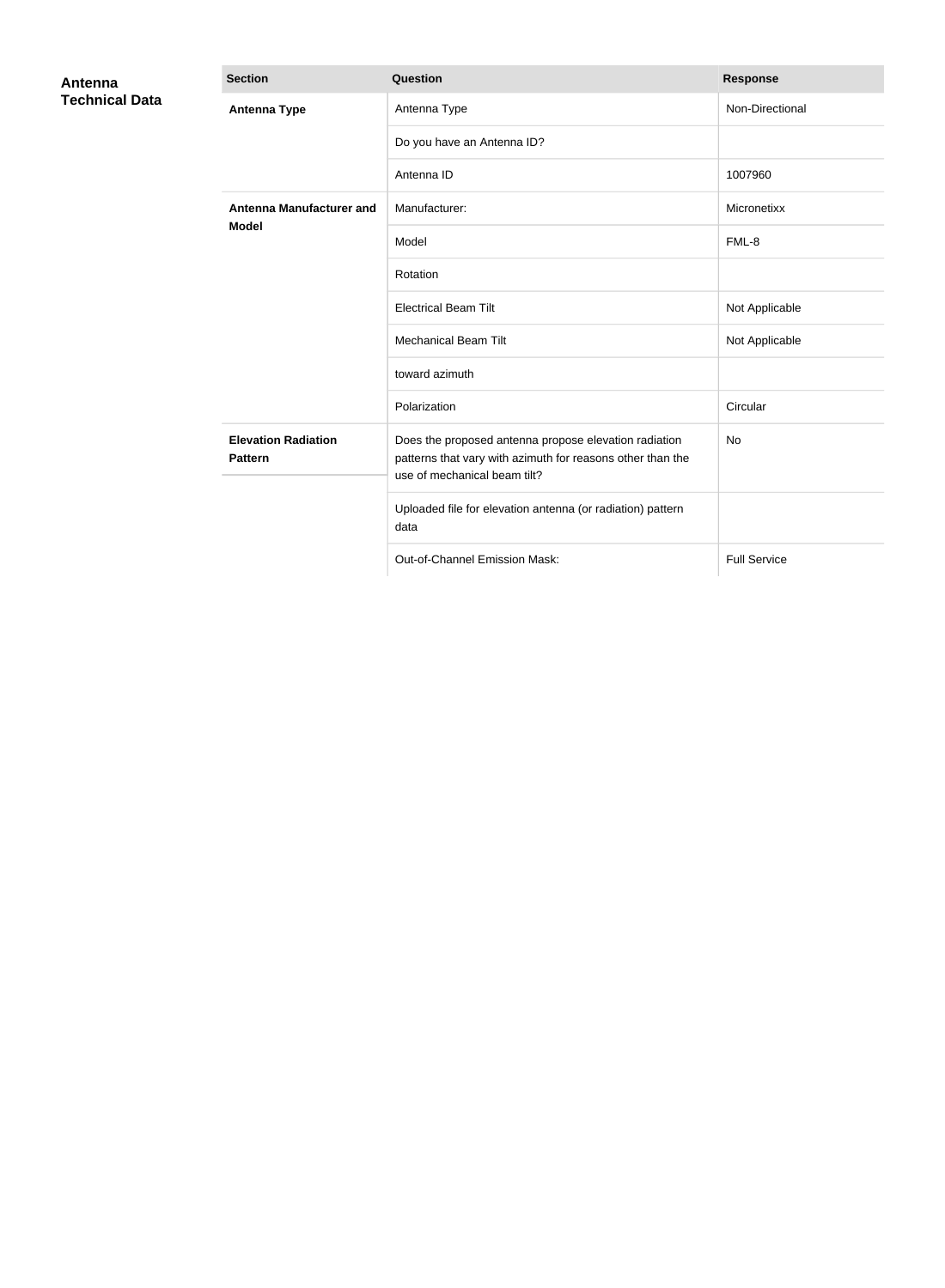| <b>Certification</b> | <b>Section</b>                                    | Question                                                                                                                                                                                                                                                                                                                                                                                                                                                                                                                                                                                                                                                                                                                                                                                                                                                  | <b>Response</b>                                           |
|----------------------|---------------------------------------------------|-----------------------------------------------------------------------------------------------------------------------------------------------------------------------------------------------------------------------------------------------------------------------------------------------------------------------------------------------------------------------------------------------------------------------------------------------------------------------------------------------------------------------------------------------------------------------------------------------------------------------------------------------------------------------------------------------------------------------------------------------------------------------------------------------------------------------------------------------------------|-----------------------------------------------------------|
|                      | <b>General Certification</b><br><b>Statements</b> | The Applicant waives any claim to the use of any particular<br>frequency or of the electromagnetic spectrum as against the<br>regulatory power of the United States because of the<br>previous use of the same, whether by authorization or<br>otherwise, and requests an Authorization in accordance with<br>this application (See Section 304 of the Communications Act<br>of 1934, as amended.).                                                                                                                                                                                                                                                                                                                                                                                                                                                       |                                                           |
|                      |                                                   | The Applicant certifies that neither the Applicant nor any<br>other party to the application is subject to a denial of Federal<br>benefits pursuant to §5301 of the Anti-Drug Abuse Act of<br>1988, 21 U.S.C. §862, because of a conviction for<br>possession or distribution of a controlled substance. This<br>certification does not apply to applications filed in services<br>exempted under §1.2002(c) of the rules, 47 CFR. See §1.<br>2002(b) of the rules, 47 CFR §1.2002(b), for the definition of<br>"party to the application" as used in this certification §1.2002<br>(c). The Applicant certifies that all statements made in this<br>application and in the exhibits, attachments, or documents<br>incorporated by reference are material, are part of this<br>application, and are true, complete, correct, and made in<br>good faith.   |                                                           |
|                      | <b>Authorized Party to Sign</b>                   | <b>FAILURE TO SIGN THIS APPLICATION MAY RESULT IN</b><br>DISMISSAL OF THE APPLICATION AND FORFEITURE<br>OF ANY FEES PAID<br>Upon grant of this application, the Authorization Holder may<br>be subject to certain construction or coverage requirements.<br>Failure to meet the construction or coverage requirements<br>will result in automatic cancellation of the Authorization.<br>Consult appropriate FCC regulations to determine the<br>construction or coverage requirements that apply to the type<br>of Authorization requested in this application.<br>WILLFUL FALSE STATEMENTS MADE ON THIS FORM<br>OR ANY ATTACHMENTS ARE PUNISHABLE BY FINE AND<br>/OR IMPRISONMENT (U.S. Code, Title 18, §1001) AND/OR<br>REVOCATION OF ANY STATION AUTHORIZATION (U.S.<br>Code, Title 47, §312(a)(1)), AND/OR FORFEITURE (U.S.<br>Code, Title 47, §503). |                                                           |
|                      |                                                   | I certify that this application includes all required and<br>relevant attachments.                                                                                                                                                                                                                                                                                                                                                                                                                                                                                                                                                                                                                                                                                                                                                                        | Yes                                                       |
|                      |                                                   | I declare, under penalty of perjury, that I am an authorized<br>representative of the above-named applicant for the<br>Authorization(s) specified above.                                                                                                                                                                                                                                                                                                                                                                                                                                                                                                                                                                                                                                                                                                  | <b>Dominique Castelli</b><br><b>Castelli</b><br>President |
|                      |                                                   |                                                                                                                                                                                                                                                                                                                                                                                                                                                                                                                                                                                                                                                                                                                                                                                                                                                           | 07/14/2021                                                |